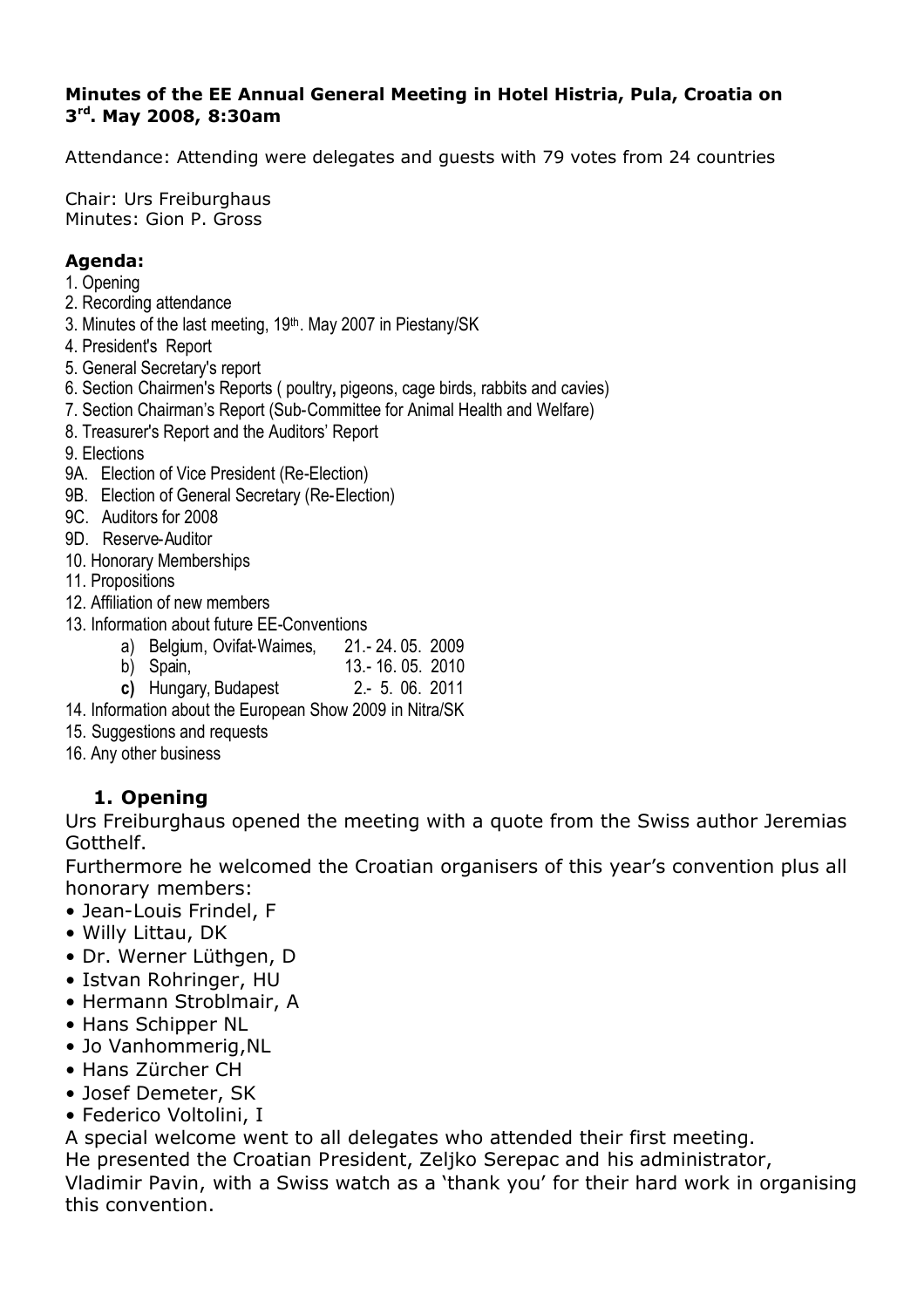# **Introduction by the President**

"The previous year was an incredibly busy year again for the EE. The contacts to foreign associations took up a lot of time and, as a result, we can welcome the pigeon associations of Macedonia and Bulgaria later on in this meeting.

An application for membership has been received from the poultry association of the Ukraine, which will be discussed next year.

We have to keep making new contacts to foreign associations and their members, as the friendship amongst nations is our highest aim.

Unfortunately, we are more and more often dealing with the fact ,that there is more than 1 small livestock association in one country and both of these would like to join the EE. Our Constitution forbids this, though. This is especially true of Spain and Serbia, where an amalgamation of the two associations has proved impossible. Very often these situations are created through national or political differences. I am sad about that, as all small livestock fanciers should stand together and share their mutual love and appreciation of animals.

I am very proud to announce that the EE currently comprises around 2.5 million members.

We will only reach our targets and ideals if we work closely together".

A minute's silence was requested in memory of all the friends and fellow fanciers that had departed this life in the last 12 months.

Apologies for absence were received from:

- Edwin Vef, Honorary President EE (indisposed)
- Micky and Guy Tompers, Luxembourg (Guy indisposed)
- Fausto Hernandez Velad, Spain
- Hans Schipper, Netherlands

# **2 / Recording Attendance**

| Voting cards: | 79 |
|---------------|----|
| Majority:     | 40 |
| Attendance:   | 79 |

# **3 / Minutes of the last EE-AGM in Piestany /SK on 19. May 2007**

The minutes were taken as read and passed unanimously.

#### **4 / President's Report**

Urs Freiburghaus had once more put together a very comprehensive annual report. Gion Gross thanked the President on behalf of the Executive as well as all delegates for his tireless commitment to the EE.

The report was unanimously passed.

# **5 / General Secretary's Report**

Gion Gross informed the meeting about the possible amendments to the Constitution which will allow two associations to join the EE in any one country. He further suggested ways to widen the membership of the EE.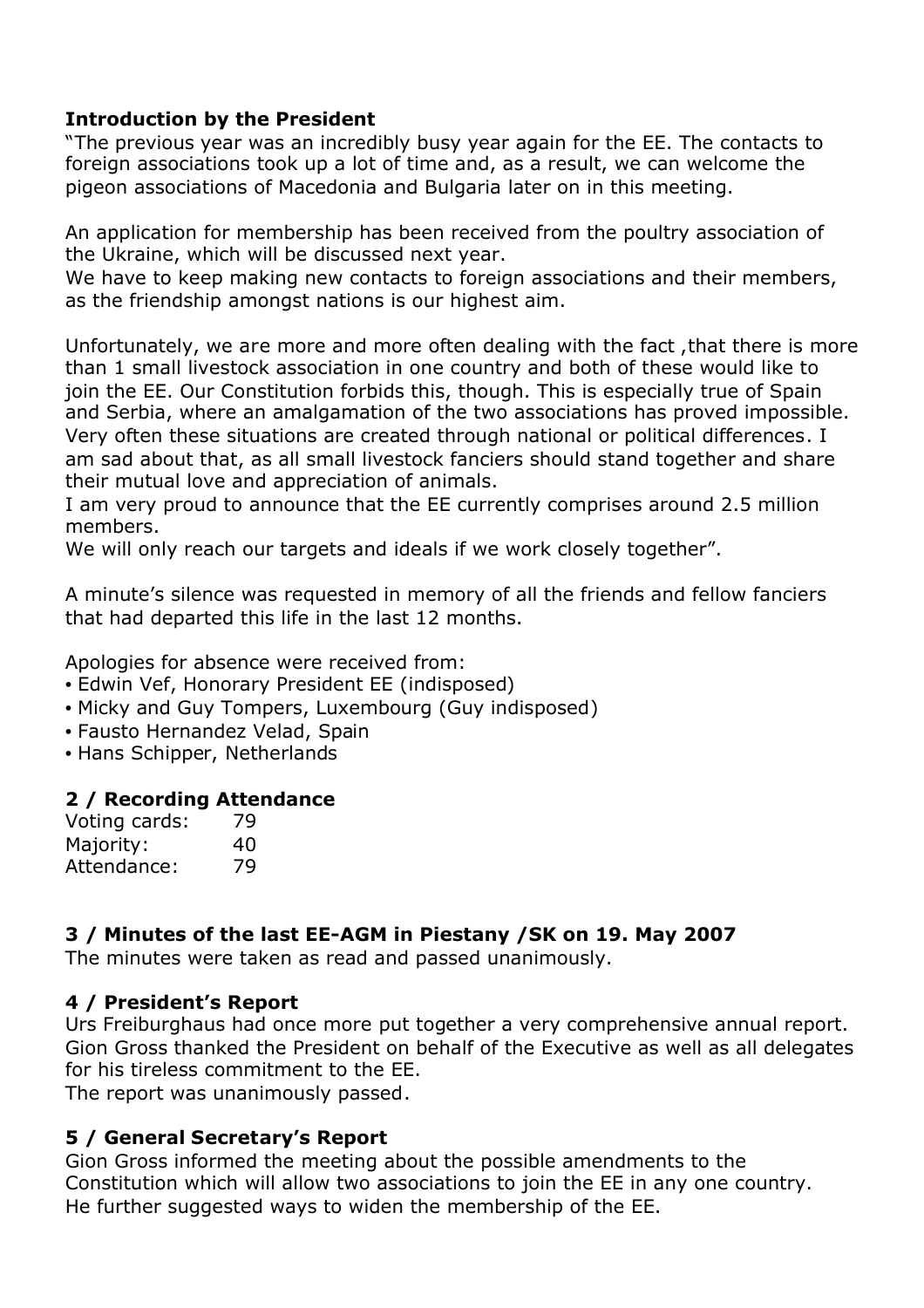**6 /** Section Chairmen's Reports ( poultry**,** pigeons, exotic birds, rabbits and cavies) See the minutes of the individual section meetings.

# **7 / Report by the President of the Animal Health and Welfare Sub-Committee**

Hans-Joachim Schille spoke about the following items:

Composition of the Sub Committee:

Professor Scholl has died. Mr. Janssen from Holland has had to resign because of ill-health and Mr. Verelst has been elected onto the Poultry Standards Committee and has therefore also resigned.

From next year onwards Mrs. Hermans, a veterinarian from the Netherlands will be opted on to the Sub Committee.

Visit to the EU in Brussels:

He had appealed to the EU-delegates that the word 'Biodiversity' should no longer be used as a catchphrase.

The Sub Committee had received 10 invitations for various events, but could only attend one of them, because of the lack of funds as well as the Avian Flu outbreak. The various discussions about Avian Flu had been well received.

Achievements had been made with the crests on Poland bantams, but there is still more work to be done on their large counterparts. Further achievements had been made in certain pigeon breeds and English Lop rabbits. He advised that pictures of excessive features should no longer be published in the fancy press.

There is a very good contact with all the right channels in the EU; during the EE presentation in Brussels, he had had a 2 hour meeting with Mrs. Pittmann, who assured him that the veterinary regulations for the European Show in Nitra had been conveyed, so that we can expect uniform regulations throughout the EU. The EE has tried for years to obtain financial support from the EU. There might be a possibility now in that the EU Commission has launched a programme for animal welfare. A sponsorship proposal will be put together with the help of all sections, but there is no certainty that the EE will actually receive some financial support.

# **8 / Treasurer's Report**

Willy Littau discussed the accounts and balance:

| Opening balance            |  |   | € 29'569.07       |
|----------------------------|--|---|-------------------|
| <b>Affiliations</b>        |  | € | 9'435.00          |
| <b>EE-Show Leipzig</b>     |  |   | € 36'578.00       |
| Sponsorships               |  | € | 4′736.50          |
| Interest                   |  |   | € 15.25           |
|                            |  |   | Total € 79'333.82 |
| <b>Expenditure</b>         |  |   |                   |
| <b>Executive meetings</b>  |  |   | € 11'146.00       |
| Postage, presents          |  | € | 1'253.90          |
| <b>Standard Committees</b> |  | € | 5'000.00          |
| Travelling expenses        |  | € | 3'155.00          |
| Account costs              |  | € | 7.26              |
| Difference EE sashes       |  | € | 2'170.00          |
| EE-Website                 |  | € | 65.00             |
|                            |  |   | Total € 23'237.16 |
|                            |  |   |                   |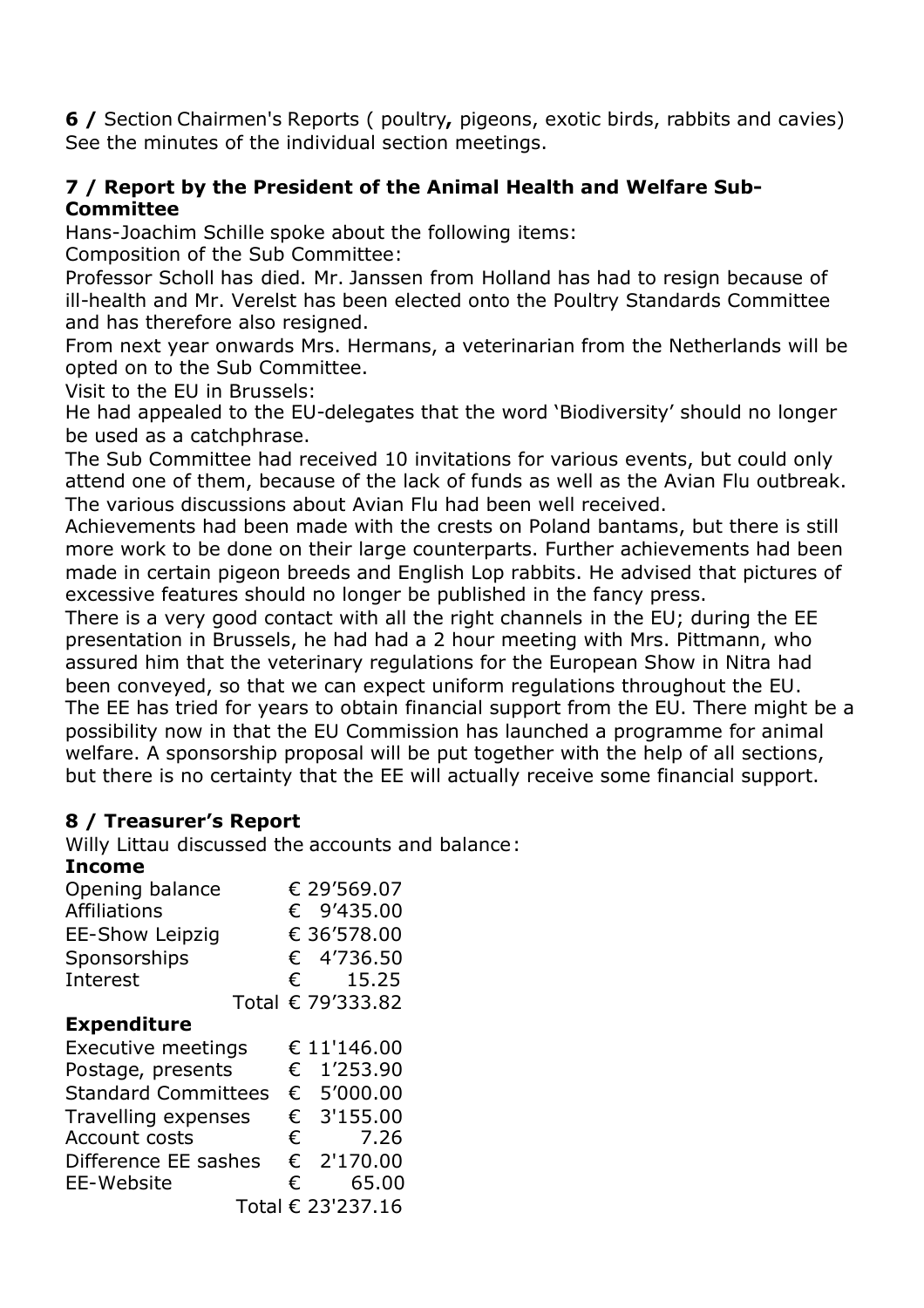### **Balance as per 31.12.2007 was €56'096.66**

#### **Auditors' Report**

Slavibor Petrzilka read out the Auditor's report and recommended that the meeting should accept the accounts. A vote was taken and the accounts were approved unanimously.

### **9/ Elections**

The following Executive members were up for re-election:

### **9.1 Election of Vice President**

Jaroslav Kratochvil was unanimously elected for a further term of office.

### **9.2 Election of General Secretary**

Gion Gross was unanimously elected for a further term of office.

# **9.3 Election of Auditors**

Slavibor Petrzilka, Czech Republic, is retiring.

Istvan Rohringer, Hungary, remains in the post for another 12 months. The current reserve auditor, August Heftberger from Austria was proposed and duly elected.

# **9.4 Proposal for Reserve Auditor**

Armin Wyss, President of the Swiss Rabbit Association; who was duly elected.

# **10 / Honorary Memberships**

The following four personalities were presented with their much deserved honorary memberships.

- Dietmar Kleditsch, Germany
- August Heftberger Austria
- Herbert Zens, Czech Republic
- Alois Kirchhofer, Switzerland

All four were touched and thanked the meeting.

# **11/ Propositions**

None were received this year.

# **12 / Affiliation of New Members**

The following new member states were welcomed into the EE:

| <b>Country</b>  | <b>Section</b>            |
|-----------------|---------------------------|
| <b>Bulgaria</b> | Pigeons                   |
| France          | Cavies                    |
| Macedonia       | Pigeons                   |
| Rumania         | <b>Rabbits</b>            |
| Russia          | <b>Cavies and Rabbits</b> |

Gion Gross congratulated all new nations on their integration into the EE and welcomed them all. He did remind them, however, that there is more to the EE membership than just paying the annual fees. All are expected to attend the EE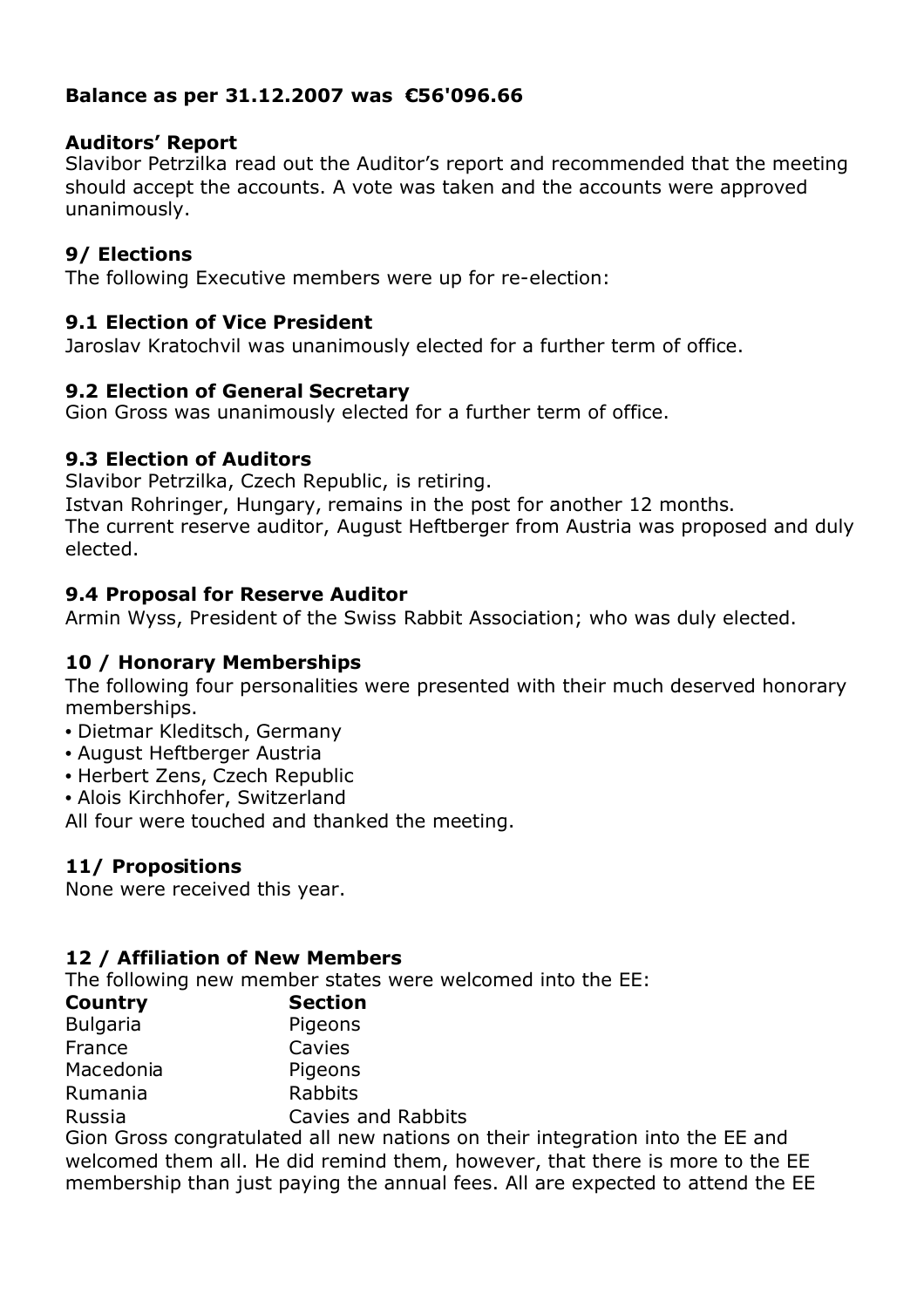conventions and European shows on a regular basis. Information gathered at the meetings and conventions should be passed on to members.

# **13 / Information about future EE Conventions**

2009: 21. – 24 May in Ovifat-Waimes in Belgium Dieter Plumanns informed the meeting about the next EE Convention

2010: 13. - 16. May in Bilbao, Spain

According to the latest information, this convention is now taking place in Bilbao in northern Spain

2011: 2. – 5. June in Budapest, Hungary

2012: possibly in Germany, if the European Show is held in Nürnberg.

2013: possibly in Switzerland in conjunction with the 75. Anniversary of the EE.

#### **14 / Information about the European Show in Nitra / SK on 20.-22. November 2009.**

Lots of preparations for the 26. European Show have already been made. The show contracts were signed the previous day.

The show incorporates the 2. Juvenile-European Show and we hope that this will be a resounding success again.

We have set our target at getting an entry of around 20.000 exhibits in Nitra. We therefore need the cooperation and support of all national associations. We also expect good entries from the eastern countries.

The exhibition halls were viewed by the President; he is convinced that we will have a great European Show there.

The President of the Slovak Small Livestock Society briefly introduced the venue in Nitra.

# **15 / Suggestions and Requests**

None were expressed.

# **EE-rings:**

Urs Freiburghaus said that the new rings with the EE logo would not come into force until 2009. Detailed information was handed out in the relevant sections; it is important that all fill out the issued forms and return them to the President, otherwise no rings can be obtained.

# **EE-Website**

All delegates were urged to visit the EE Website regularly; it is constantly updated and all the latest information from the Executive and the sections can always be found on this website, under **www.entente-ee.com**. Hans Zürcher was thanked for his enormous commitment to the EE Website.

# **16 / Any Other Business**

Federico Voltolini has been attending the EE conventions for the last 32 years and honoured with a warm applause.

Scientific Poultry Institute of the BDRG in Sinsteden: